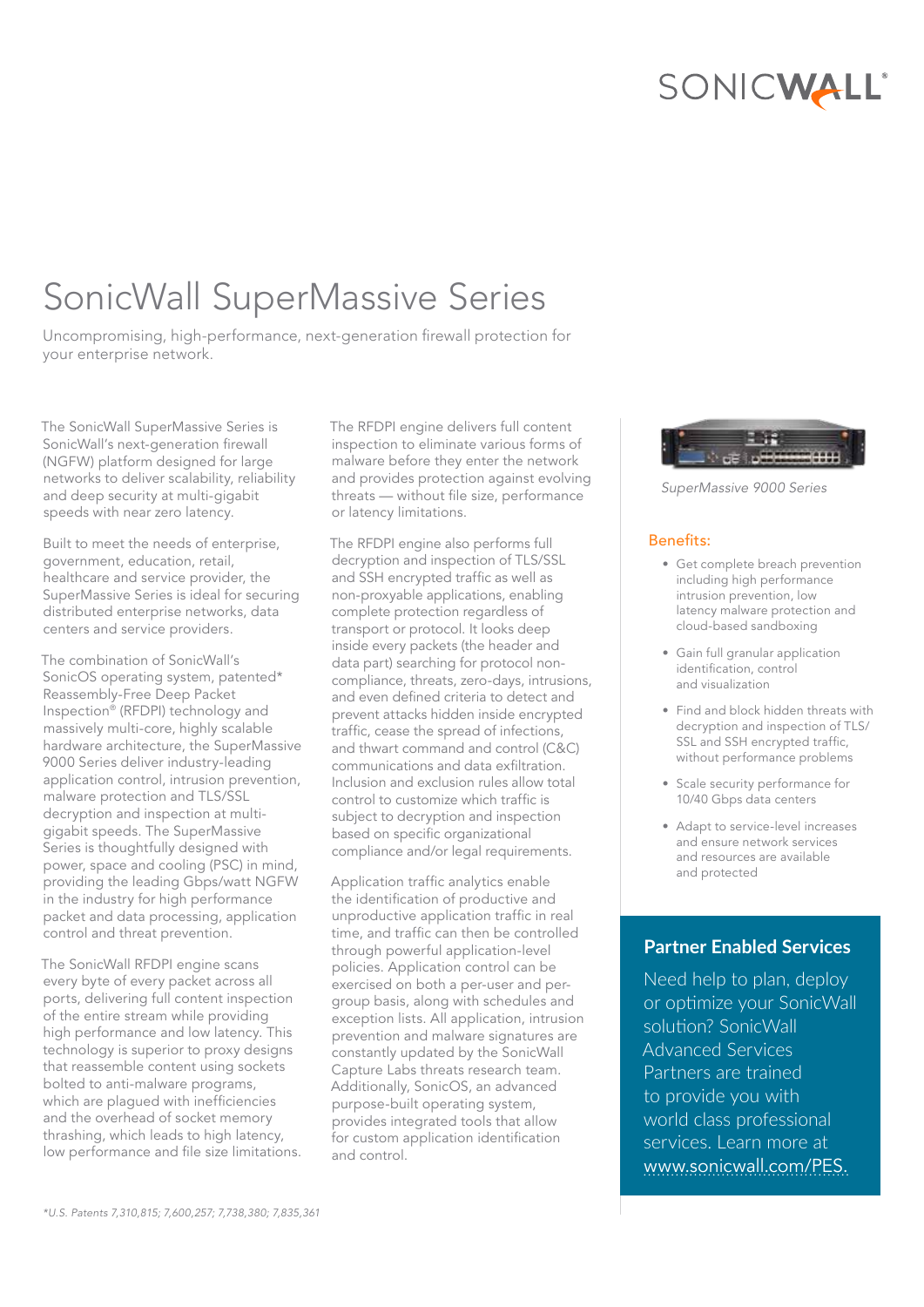## Series lineup

The SonicWall SuperMassive 9000 Series features 4 x 10-GbE SFP+, up to 12 x 1-GbE SFP, 8 x 1-GbE copper and 1 GbE management interfaces, with an expansion port for an additional 2 x 10- GbE SFP+ interfaces (future release). The 9000 Series features hot-swappable fan modules and power supplies.

## SuperMassive 9000 Series



| Capability                                   | 9200     | 9400     | 9600        | 9800        |
|----------------------------------------------|----------|----------|-------------|-------------|
| Processing cores                             | 24       | 32       | 32          | 64          |
| Firewall throughput                          | 15 Gbps  | 20 Gbps  | 20 Gbps     | 31.8 Gbps   |
| Application inspection throughput            | 5 Gbps   | 10 Gbps  | $11.5$ Gbps | 23 Gbps     |
| Intrusion prevention system (IPS) throughput | 5 Gbps   | 10 Gbps  | $11.5$ Gbps | $21.3$ Gbps |
| Anti-malware inspection throughput           | 3.5 Gbps | 4.5 Gbps | 5 Gbps      | 11 Gbps     |
| Maximum DPI connections                      | 1.5M     | 1.5M     | 2.0 M       | 8.0 M       |
| Deployment modes                             | 9200     | 9400     | 9600        | 9800        |
| L2 bridge mode                               | Yes      | Yes      | Yes         | Yes         |
| Wire mode                                    | Yes      | Yes      | Yes         | Yes         |
| Gateway/NAT mode                             | Yes      | Yes      | Yes         | Yes         |
| Tap mode                                     | Yes      | Yes      | Yes         | Yes         |
| Transparent mode                             | Yes      | Yes      | Yes         | Yes         |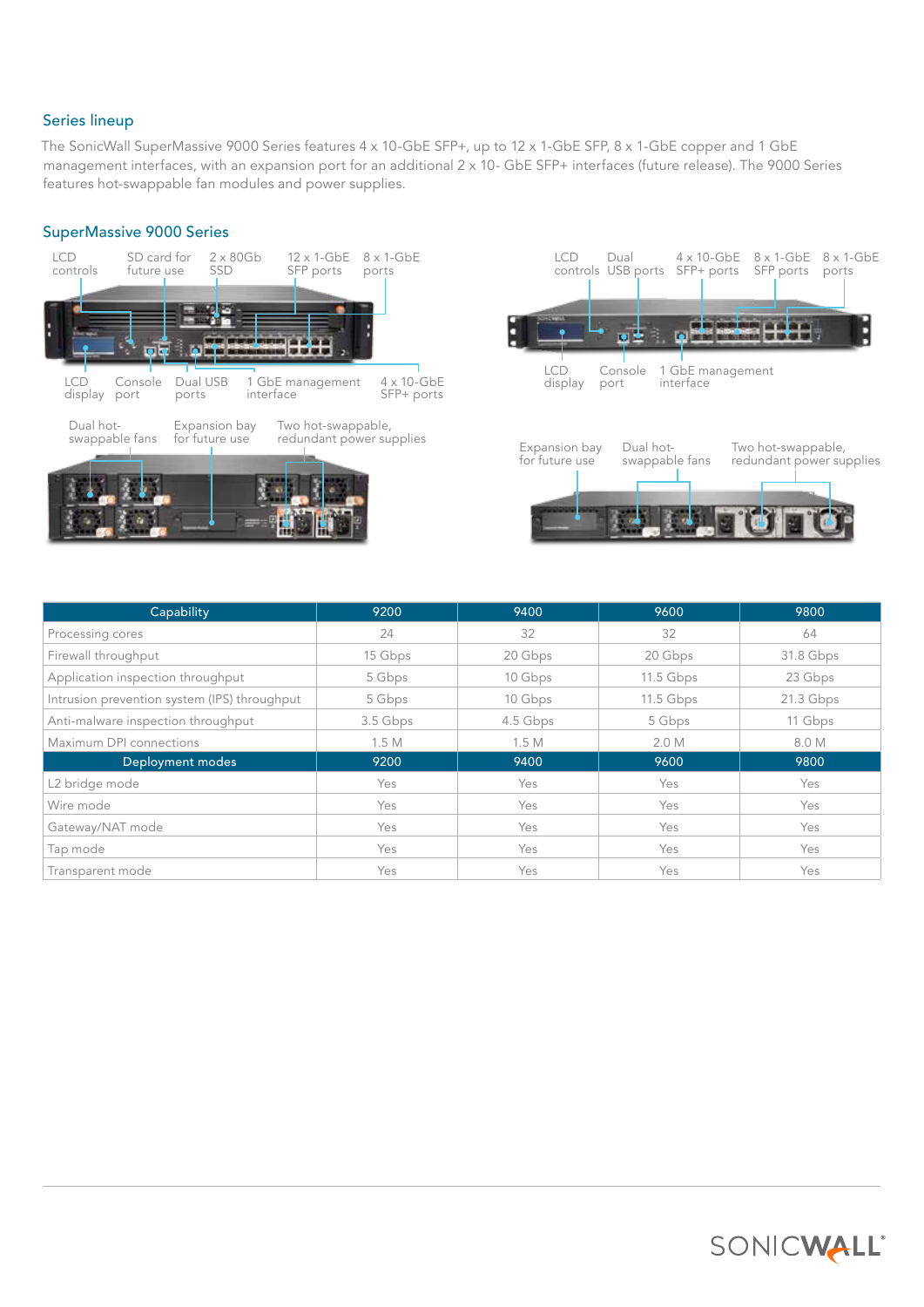## Reassembly-Free Deep Packet Inspection engine

RFDPI is a single-pass, low latency inspection system that performs stream-based, bi-directional traffic analysis at high speed without proxying or buffering to effectively uncover intrusion attempts, malware and identify application traffic regardless of port and protocol. This proprietary engine relies on streaming traffic payload inspection in order to detect threats at Layers 3-7. The RFDPI engine takes network streams through extensive and repeated

normalization and decryption in order to neutralize advanced obfuscation and evasion techniques that seek to confuse detection engines and sneak malicious code into the network.

Once a packet undergoes the necessary pre-processing, including TLS/SSL decryption, it is analyzed against a single proprietary memory representation of multiple signature databases: intrusion attacks, malware, botnet and applications. The connection state is then advanced to represent the

position of the stream relative to these databases until it encounters a state of attack, or other "match" event, at which point a preset action is taken. In most cases, the connection is terminated and proper logging and notification events are created. However, the engine can also be configured for inspection only or, in the case of application detection, to provide Layer 7 bandwidth management services for the remainder of the application stream as soon as the application is identified.



## Extensible architecture for extreme scalability and performance

The RFDPI engine is purposely designed with a keen focus on providing security scanning at a high level of performance, to match both the inherently parallel and ever growing nature of network traffic. When combined with multi-core processor systems, this parallelismcentric software architecture scales up perfectly to address the demands of deep packet inspection (DPI) at high traffic loads. The SuperMassive platform relies on processors that, unlike x86, are optimized for packet, crypto and network processing while retaining flexibility and programmability in the field — a weak point for ASICs systems.

This flexibility is essential when new code and behavior updates are necessary to protect against new attacks that require updated and more sophisticated detection techniques. Another aspect

of the platform design is the unique ability to establish new connections on any core in the system, providing ultimate scalability and the ability to deal with traffic spikes. This approach delivers extremely high new session establishment rates (new conn/sec) while deep packet inspection is enabled — a key metric that is often a bottleneck for data center deployments.



SONICWALL®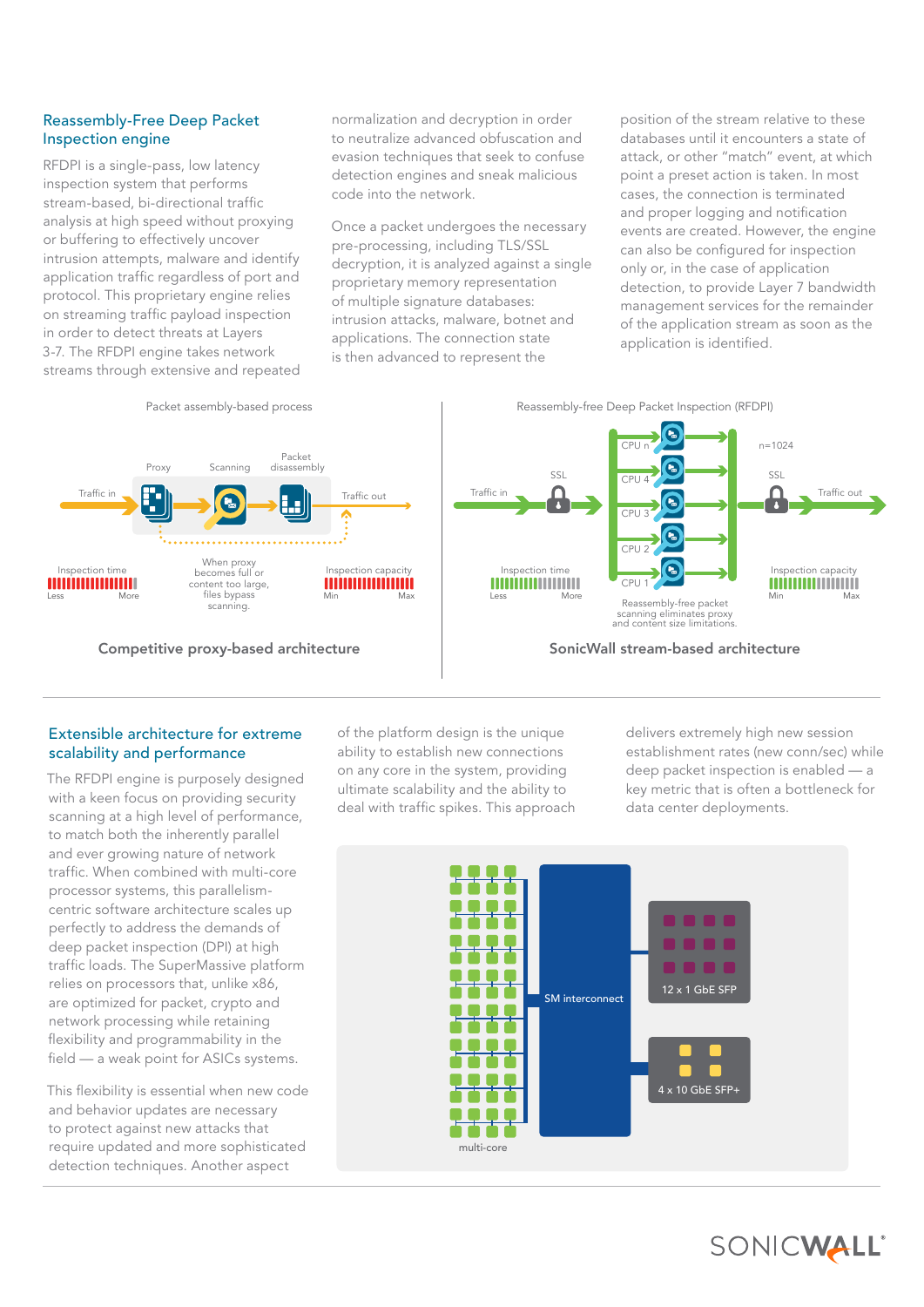## Capture Labs

The dedicated, in-house SonicWall Capture Labs threats research team researches and develops countermeasures to deploy to customer firewalls for up-to-date protection. The team gathers data on potential threat data from several sources including our award-winning network sandboxing service, Capture Advanced Threat Protection, as well as more than 1 million SonicWall sensors located around the globe that monitor traffic for emerging threats. It is analyzed via machine learning using SonicWall's Deep Learning Algorithms to extract the DNA from the code to see if it is related to any known forms of malicious code.

SonicWall NGFW customers with the latest security capabilities are provided continuously updated threat protection around the clock. New updates take

effect immediately without reboots or interruptions. The signatures on the appliances protect against wide classes of attacks, covering up to tens of thousands of individual threats with a single signature.

In addition to the countermeasures on the appliance, SuperMassive firewalls also have access to the SonicWall CloudAV<sup>1</sup> , which extends the onboard signature intelligence with tens of millions of signatures, and growing by millions annually. This CloudAV database is accessed by the firewall via a proprietary, lightweight protocol to augment the inspection done on the appliance. With Capture Advanced Threat Protection<sup>1</sup>, a cloud-based multiengine sandbox, organizations can examine suspicious files and code in an isolated environment to stop advanced threats such as zero-day attacks.



*1 Requires added subscription*

## Advanced threat protection

SonicWall Capture Advanced Threat Protection Service<sup>1</sup> is a cloud-based multi-engine sandbox that extends firewall threat protection to detect and prevent zero-day threats. Suspicious files are sent to the cloud for analysis with the option to hold them at the gateway until a verdict is determined. The multi-engine sandbox platform, which includes virtualized sandboxing, full system emulation and hypervisor level analysis technology, executes suspicious code and analyzes behavior. When a file is identified as malicious, a hash is immediately created within Capture and later a signature is sent to firewalls to prevent follow-on attacks.

The service analyzes a broad range of operating systems and file types, including executable programs, DLL, PDFs, MS Office documents, archives, JAR and APK.

Capture provides an at-a-glance threat analysis dashboard and reports, which detail the analysis results for files sent to

the service, including source, destination and a summary plus details of malware action once detonated.





SONICWALL®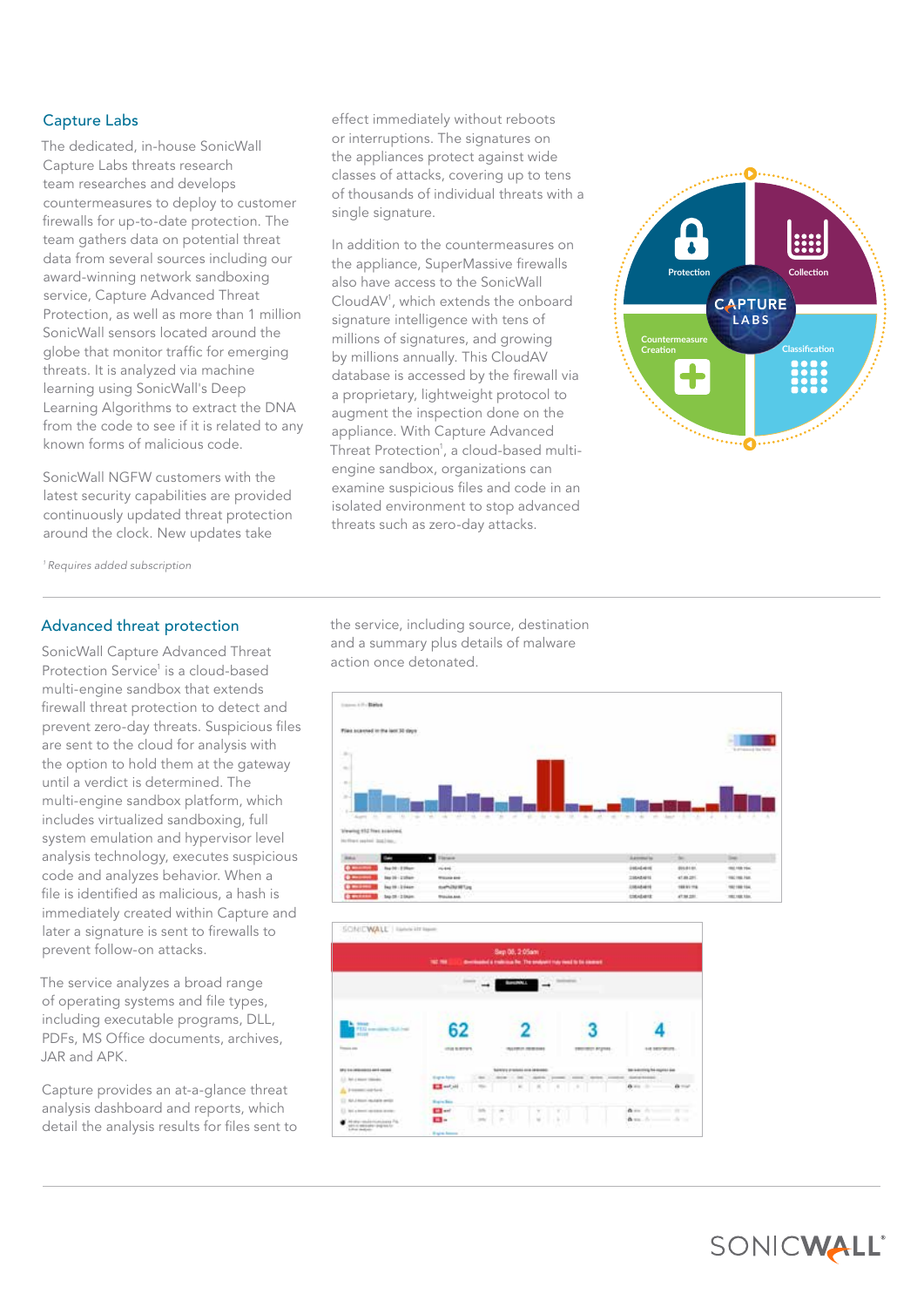## Application intelligence and control

Application intelligence informs administrators of application traffic traversing their network so they can schedule application controls based on business priority, throttle unproductive applications and block potentially dangerous applications. Real-time visualization identifies traffic anomalies as they happen, enabling immediate countermeasures against potential inbound or outbound attacks or performance bottlenecks.

SonicWall Application Traffic Analytics<sup>1</sup> provide granular insight into application traffic, bandwidth utilization and security threats, as well as powerful troubleshooting and forensics capabilities. Additionally, secure single sign-on (SSO) capabilities ease the user experience, increase productivity and reduce support calls. Management of application intelligence and control is simplified by the intuitive webbased interface.

## Global management and reporting

For highly regulated organizations wanting to achieve a fully coordinated security governance, compliance and risk management strategy, the optional SonicWall Global Management System<sup>1</sup> (GMS®) provides administrators a unified, secure and extensible platform to manage SonicWall firewalls, wireless access points and switches through a correlated and auditable workstream process. GMS enables enterprises to easily consolidate the management of security appliances, reduce administrative and troubleshooting complexities, and govern all operational aspects of the security infrastructure, including centralized policy management and enforcement; real-time event monitoring; user activities; application identifications; flow analytics and forensics; compliance and audit reporting; and more. GMS also meets the firewall



change management requirements of enterprises through a workflow automation feature. With GMS workflow automation, all enterprises will gain agility and confidence in deploying the right firewall policies, at the right time and in conformance to compliance regulations. GMS provides a coherent

way to manage network security by business processes and service levels, dramatically simplifying lifecycle management of your overall security environments as compared to managing on a device-by-device basis.

### SonicWall GMS Secure Compliance Enforcement



*1 Requires added subscription*

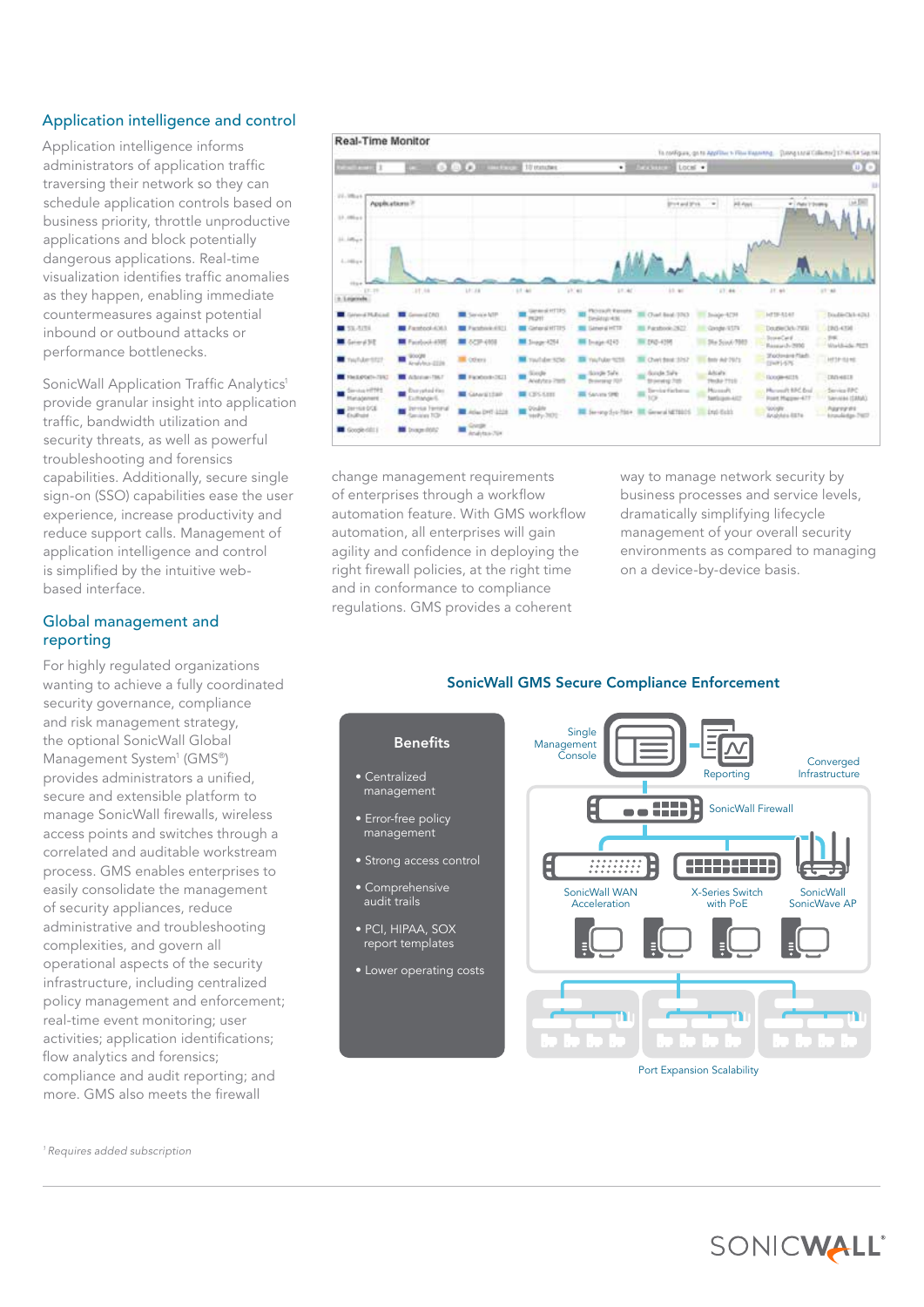## Features

| <b>RFDPI</b> engine                               |                                                                                                                                                                                                                                                                              |  |
|---------------------------------------------------|------------------------------------------------------------------------------------------------------------------------------------------------------------------------------------------------------------------------------------------------------------------------------|--|
| Feature                                           | Description                                                                                                                                                                                                                                                                  |  |
| Reassembly-Free Deep Packet<br>Inspection (RFDPI) | This high-performance, proprietary and patented inspection engine performs stream-based, bi-directional traffic<br>analysis, without proxying or buffering, to uncover intrusion attempts and malware and to identify application traffic<br>regardless of port.             |  |
| Bi-directional inspection                         | Scans for threats in both inbound and outbound traffic simultaneously to ensure that the network is not used to distribute<br>malware and does not become a launch platform for attacks in case an infected machine is brought inside.                                       |  |
| Stream-based inspection                           | Proxy-less and non-buffering inspection technology provides ultra-low latency performance for DPI of millions of<br>simultaneous network streams without introducing file and stream size limitations, and can be applied on common protocols<br>as well as raw TCP streams. |  |
| Highly parallel and scalable                      | The unique design of the RFDPI engine works with the multi-core architecture to provide high DPI throughput and extremely<br>high new session establishment rates to deal with traffic spikes in demanding networks.                                                         |  |
| Single-pass inspection                            | A single-pass DPI architecture simultaneously scans for malware, intrusions and application identification, drastically reducing<br>DPI latency and ensuring that all threat information is correlated in a single architecture.                                             |  |

| Firewall and networking                                        |                                                                                                                                                                                                                                                                                          |  |
|----------------------------------------------------------------|------------------------------------------------------------------------------------------------------------------------------------------------------------------------------------------------------------------------------------------------------------------------------------------|--|
| Feature                                                        | Description                                                                                                                                                                                                                                                                              |  |
| <b>REST APIS</b>                                               | Allows the firewall to receive and leverage any and all proprietary, original equipment manufacturer and third-party<br>intelligence feeds to combat advanced threats such as zero-day, malicious insider, compromised credentials, ransomware and<br>advanced persistent threats.       |  |
| Stateful packet inspection                                     | All network traffic is inspected, analyzed and brought into compliance with firewall access policies.                                                                                                                                                                                    |  |
| High availability/clustering                                   | The SuperMassive Series supports Active/Passive (A/P) with state synchronization, Active/Active (A/A) DPI and Active/<br>Active clustering high availability modes. Active/Active DPI offloads the deep packet inspection load to cores on the passive<br>appliance to boost throughput. |  |
| DDoS/DoS attack protection                                     | SYN flood protection provides a defense against DOS attacks using both Layer 3 SYN proxy and Layer 2 SYN blacklisting<br>technologies. Additionally, it protects against DOS/DDoS through UDP/ICMP flood protection and connection rate limiting.                                        |  |
| IPv6 support                                                   | Internet Protocol version 6 (IPv6) is in its early stages to replace IPv4. With the latest SonicOS 6.2, the hardware will support<br>filtering and wire mode implementations.                                                                                                            |  |
| Flexible deployment options                                    | The SuperMassive Series can be deployed in traditional NAT, Layer 2 bridge, wire and network tap modes.                                                                                                                                                                                  |  |
| WAN load balancing                                             | Load-balances multiple WAN interfaces using Round Robin, Spillover or Percentage methods. Policy-based routing Creates<br>routes based on protocol to direct traffic to a preferred WAN connection with the ability to fail back to a secondary WAN in<br>the event of an outage.        |  |
| Advanced quality of service (QoS)                              | Guarantees critical communications with 802.1p, DSCP tagging, and remapping of VoIP traffic on the network.                                                                                                                                                                              |  |
| H.323 gatekeeper and SIP<br>proxy support                      | Blocks spam calls by requiring that all incoming calls are authorized and authenticated by H.323 gatekeeper or SIP proxy.                                                                                                                                                                |  |
| Single and cascaded Dell X-Series<br>network switch management | Manage security settings of additional ports, including Portshield, HA, POE and POE+, under a single pane of glass using the<br>firewall management dashboard for Dell's X-Series network switch.                                                                                        |  |
| Biometric authentication                                       | Supports mobile device authentication such as fingerprint recognition that cannot be easily duplicated or shared to securely<br>authenticate the user identity for network access.                                                                                                       |  |
| Open authentication and social login                           | Enable guest users to use their credential from social networking service such as Facebook, Twitter, or Google+ to sign in and<br>access the Internet and other quest services through a host's wireless, LAN or DMZ zones using pass-through authentication.                            |  |
| Multi-domain authentication                                    | Enables simple and fast way to administer security polices across all network domains. Manage individual policy to a single<br>domain or group of domains.                                                                                                                               |  |

| Management and reporting                    |                                                                                                                                                                                                                                                          |  |
|---------------------------------------------|----------------------------------------------------------------------------------------------------------------------------------------------------------------------------------------------------------------------------------------------------------|--|
| Feature                                     | Description                                                                                                                                                                                                                                              |  |
| Global Management System <sup>1</sup> (GMS) | SonicWall GMS monitors, configures and reports on multiple SonicWall appliances through a single management console with<br>an intuitive interface, reducing management costs and complexity.                                                            |  |
| Powerful single device management           | An intuitive web-based interface allows quick and convenient configuration, in addition to a comprehensive command-line<br>interface and support for SNMPv2/3.                                                                                           |  |
| IPFIX/NetFlow application<br>flow reporting | Exports application traffic analytics and usage data through IPFIX or NetFlow protocols for real-time and historical monitoring<br>and reporting with tools such as SonicWall Scrutinizer or other tools that support IPFIX and NetFlow with extensions. |  |

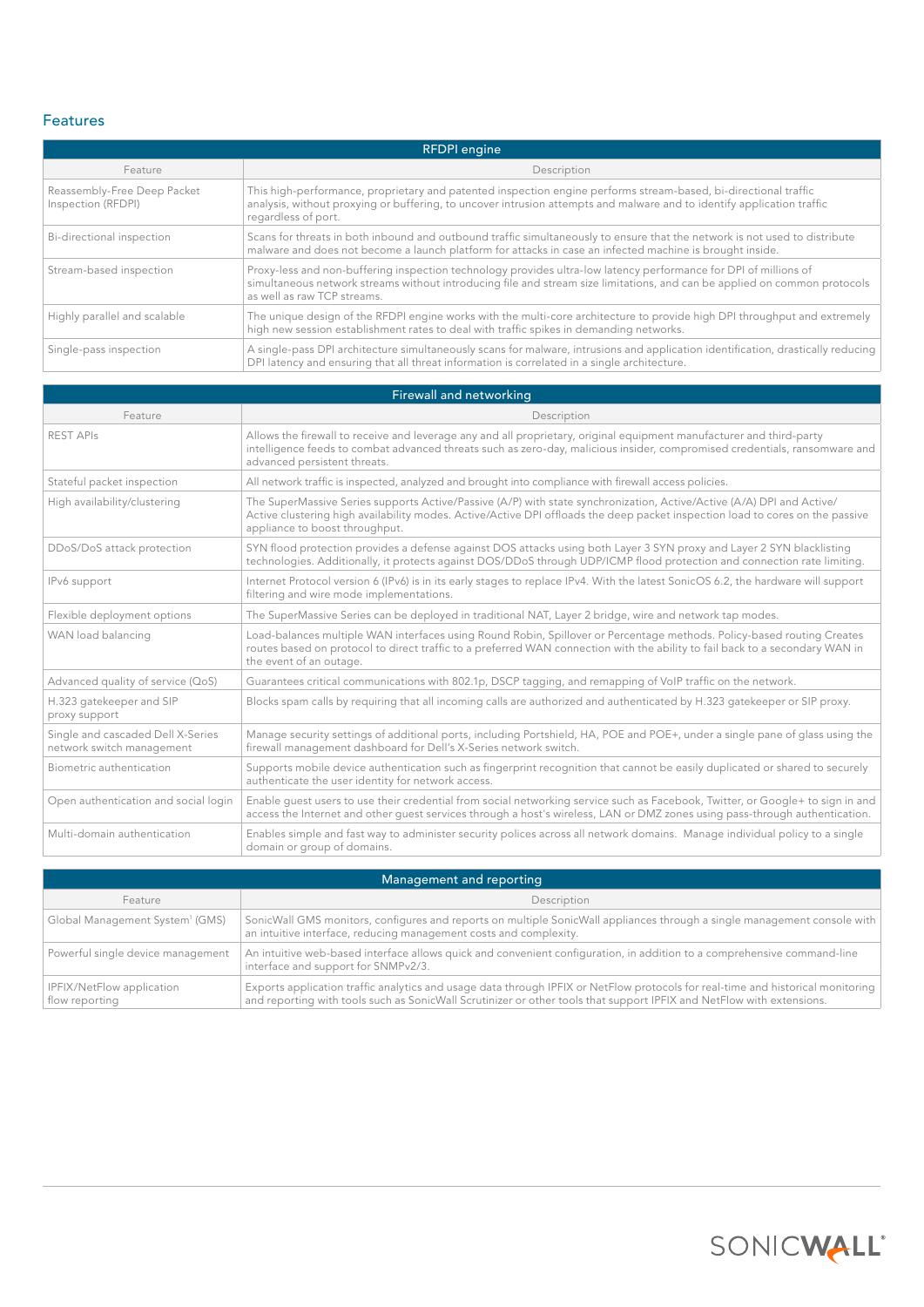## Features

| Virtual private networking (VPN)         |                                                                                                                                                                                                                                                            |  |
|------------------------------------------|------------------------------------------------------------------------------------------------------------------------------------------------------------------------------------------------------------------------------------------------------------|--|
| Feature                                  | Description                                                                                                                                                                                                                                                |  |
| Auto-provision VPN                       | Simplifies and reduces complex distributed firewall deployment down to a trivial effort by automating the initial site-to-site VPN<br>gateway provisioning between SonicWall firewalls while security and connectivity occurs instantly and automatically. |  |
| VPN for site-to-site connectivity        | High-performance IPSec VPN allows the SuperMassive Series to act as a VPN concentrator for thousands of other large sites,<br>branch offices or home offices.                                                                                              |  |
| SSL VPN or IPSec client<br>remote access | Utilizes clientless SSL VPN technology or an easy-to-manage IPSec client for easy access to email, files, computers, intranet sites<br>and applications from a variety of platforms.                                                                       |  |
| Redundant VPN gateway                    | When using multiple WANs, a primary and secondary VPN can be configured to allow seamless, automatic failover and failback<br>of all VPN sessions.                                                                                                         |  |
| Route-based VPN                          | The ability to perform dynamic routing over VPN links ensures continuous uptime in the event of a temporary VPN tunnel failure,<br>by seamlessly re-routing traffic between endpoints through alternate routes.                                            |  |

| Content/context awareness               |                                                                                                                                                                                                                                                                                                                                                                                   |
|-----------------------------------------|-----------------------------------------------------------------------------------------------------------------------------------------------------------------------------------------------------------------------------------------------------------------------------------------------------------------------------------------------------------------------------------|
| Feature                                 | Description                                                                                                                                                                                                                                                                                                                                                                       |
| User activity tracking                  | User identification and activity are made available through seamless AD/LDAP/Citrix1/Terminal Services1 SSO integration<br>combined with extensive information obtained through DPI.                                                                                                                                                                                              |
| GeoIP country traffic<br>identification | Identifies and controls network traffic going to or coming from specific countries to either protect against attacks from known<br>or suspected origins of threat activity, or to investigate suspicious traffic originating from the network. Ability to create custom<br>country and Botnet lists to override an incorrect country or Botnet tag associated with an IP address. |
| Regular expression DPI filtering        | Prevents data leakage by identifying and controlling content crossing the network through regular expression matching.                                                                                                                                                                                                                                                            |

| Capture advanced threat protection <sup>1</sup> |                                                                                                                                                                                                                                                                                                                |  |
|-------------------------------------------------|----------------------------------------------------------------------------------------------------------------------------------------------------------------------------------------------------------------------------------------------------------------------------------------------------------------|--|
| Feature                                         | Description                                                                                                                                                                                                                                                                                                    |  |
| Multi-Engine Sandboxing                         | The multi-engine sandbox platform, which includes virtualized sandboxing, full system emulation, and hypervisor level analysis<br>technology, executes suspicious code and analyzes behavior, providing comprehensive visibility to malicious activity                                                         |  |
| <b>Block Until Verdict</b>                      | Provides the ability to create custom country and Botnet lists to override an incorrect country or Botnet tag associated with an IP<br>address.                                                                                                                                                                |  |
| Broad File Type Analysis                        | Supports analysis of a broad range of file types, including executable programs (PE), DLL, PDFs, MS Office documents, archives, JAR,<br>and APK plus multiple operating systems including Windows, Android, Mac OS and multi-browser environments.                                                             |  |
| Rapid Deployment of Signatures                  | When a file is identified as malicious, a signature is immediately deployed to firewalls with SonicWall Capture subscriptions and<br>GRID Gateway Anti-Virus and IPS signature databases and the URL, IP and domain reputation databases within 48 hours.                                                      |  |
| Capture Client                                  | Capture Client is a unified client platform that delivers multiple endpoint protection capabilities, including advanced malware<br>protection and support for visibility into encrypted traffic. It leverages layered protection technologies, comprehensive reporting<br>and endpoint protection enforcement. |  |

| Encrypted threat prevention <sup>1</sup> |                                                                                                                                                                                                                                                                                                             |
|------------------------------------------|-------------------------------------------------------------------------------------------------------------------------------------------------------------------------------------------------------------------------------------------------------------------------------------------------------------|
| Feature                                  | Description                                                                                                                                                                                                                                                                                                 |
| TLS/SSL decryption and<br>inspection     | Decrypts and inspects SSL/TLS traffic on the fly, without proxying, for malware, intrusions and data leakage, and applies<br>application, URL and content control policies in order to protect against threats hidden in TLS/SSL encrypted traffic. Included with<br>security subscriptions for all models. |
| SSH inspection                           | Deep packet inspection of SSH (DPI-SSH) decrypts and inspect data traversing over SSH tunnel to prevent attacks that<br>leverage SSH.                                                                                                                                                                       |

| Intrusion prevention <sup>1</sup>                          |                                                                                                                                                                                                                                                                         |  |
|------------------------------------------------------------|-------------------------------------------------------------------------------------------------------------------------------------------------------------------------------------------------------------------------------------------------------------------------|--|
| Feature                                                    | Description                                                                                                                                                                                                                                                             |  |
| Countermeasure-based<br>protection                         | Tightly integrated intrusion prevention system (IPS) leverages signatures and other countermeasures to scan packet payloads for<br>vulnerabilities and exploits, covering a broad spectrum of attacks and vulnerabilities.                                              |  |
| Automatic signature updates                                | The SonicWall Threat Research Team continuously researches and deploys updates to an extensive list of IPS countermeasures that<br>covers more than 50 attack categories. The new updates take effect immediately, without any reboot or service interruption required. |  |
| Intra-zone IPS protection                                  | Bolsters internal security by segmenting the network into multiple security zones with intrusion prevention, preventing threats<br>from propagating across the zone boundaries.                                                                                         |  |
| Botnet command and control<br>(CnC) detection and blocking | Identifies and blocks command and control traffic originating from bots on the local network to IPs and domains that are identified<br>as propagating malware or are known CnC points.                                                                                  |  |
| Protocol abuse/anomaly<br>detection and prevention         | Identifies and blocks attacks that abuse protocols in an attempt to sneak past the IPS.                                                                                                                                                                                 |  |
| Zero-day protection                                        | Protects the network against zero-day attacks with constant updates against the latest exploit methods and techniques that cover<br>thousands of individual exploits.                                                                                                   |  |
| Anti-evasion technology                                    | Extensive stream normalization, decoding and other techniques ensure that threats do not enter the network undetected by<br>utilizing evasion techniques in Layers 2-7.                                                                                                 |  |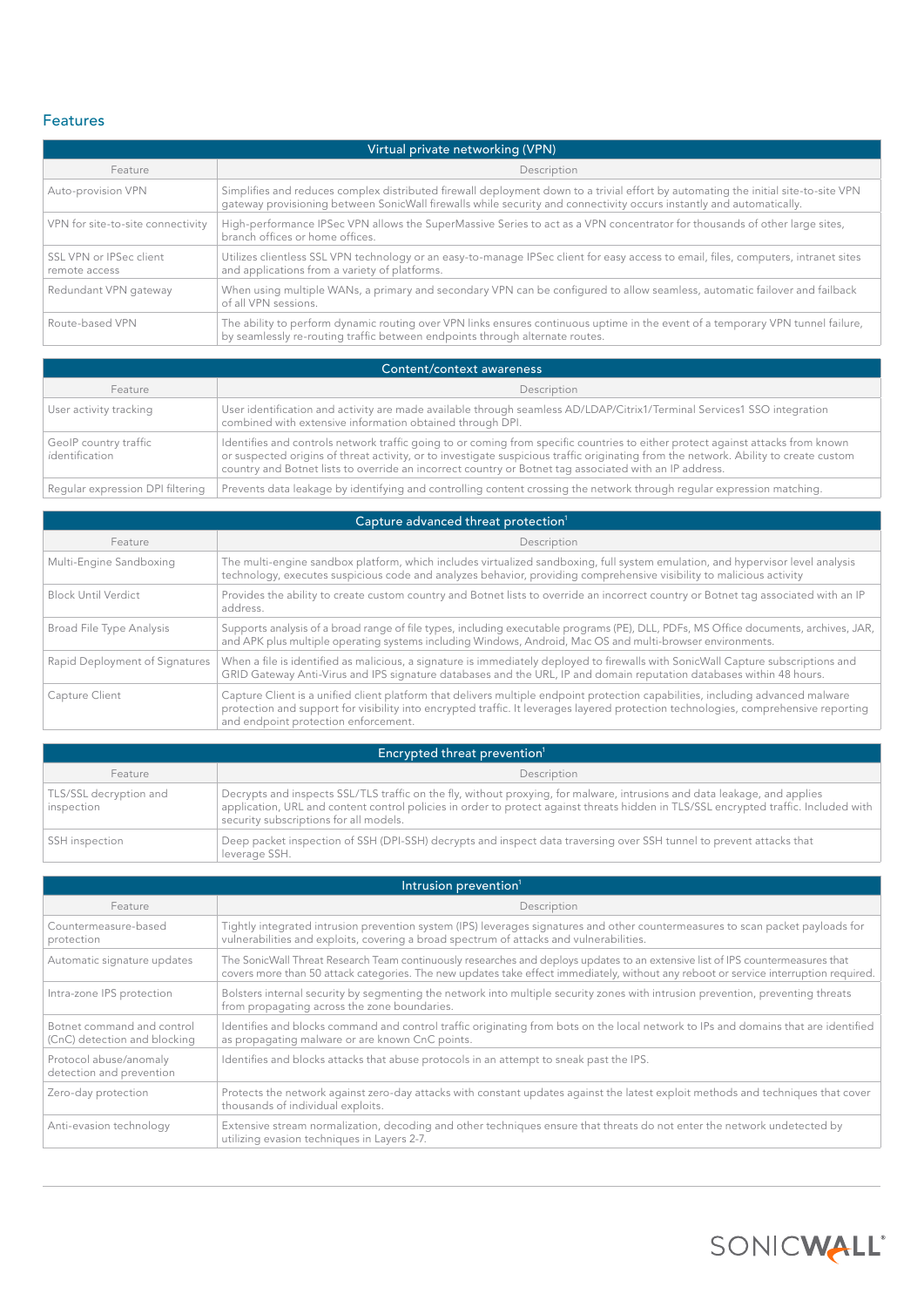## Features

| Threat prevention <sup>1</sup>       |                                                                                                                                                                                                                                                         |  |
|--------------------------------------|---------------------------------------------------------------------------------------------------------------------------------------------------------------------------------------------------------------------------------------------------------|--|
| Feature                              | Description                                                                                                                                                                                                                                             |  |
| Gateway anti-malware                 | The RFDPI engine scans all inbound, outbound and intra-zone traffic for viruses, Trojans, key loggers and other malware in files of<br>unlimited length and size across all ports and TCP streams.                                                      |  |
| CloudAV malware protection           | A continuously updated database of tens of millions of threat signatures resides in the SonicWall cloud servers and is referenced to<br>augment the capabilities of the onboard signature database, providing RFDPI with extensive coverage of threats. |  |
| Around-the-clock security<br>updates | New threat updates are automatically pushed to firewalls in the field with active security services, and take effect immediately<br>without reboots or interruptions.                                                                                   |  |
| Bi-directional raw TCP<br>inspection | The RFDPI engine is capable of scanning raw TCP streams on any port bi-directionally preventing attacks that they to sneak by<br>outdated security systems that focus on securing a few well-known ports.                                               |  |
| Extensive protocol support           | Identifies common protocols such as HTTP/S, FTP, SMTP, SMBv1/v2 and others, which do not send data in raw TCP, and decodes<br>payloads for malware inspection, even if they do not run on standard, well-known ports.                                   |  |

| Application intelligence and control <sup>1</sup> |                                                                                                                                                                                                                                                            |  |
|---------------------------------------------------|------------------------------------------------------------------------------------------------------------------------------------------------------------------------------------------------------------------------------------------------------------|--|
| Feature                                           | Description                                                                                                                                                                                                                                                |  |
| Application control                               | Control applications, or individual application features, that are identified by the RFDPI engine against a continuously expanding<br>database of over thousands of application signatures, to increase network security and enhance network productivity. |  |
| Custom application<br>identification              | Control custom applications by creating signatures based on specific parameters or patterns unique to an application in its<br>network communications, in order to gain further control over the network.                                                  |  |
| Application bandwidth<br>management               | Granularly allocate and requlate available bandwidth for critical applications or application categories while inhibiting nonessential<br>application traffic.                                                                                             |  |
| Granular control                                  | Control applications, or specific components of an application, based on schedules, user groups, exclusion lists and a range of<br>actions with full SSO user identification through LDAP/AD/Terminal Services/Citrix integration.                         |  |

| Content filtering <sup>1</sup>    |                                                                                                                                                                                                                   |  |
|-----------------------------------|-------------------------------------------------------------------------------------------------------------------------------------------------------------------------------------------------------------------|--|
| Feature                           | Description                                                                                                                                                                                                       |  |
| Inside/outside content filtering  | Enforce acceptable use policies and block access to websites containing information or images that are objectionable or<br>unproductive with Content Filtering Service.                                           |  |
| Enforced content filtering client | Extend policy enforcement to block internet content for Windows, Mac OS, Android and Chrome devices located outside the<br>firewall perimeter.                                                                    |  |
| Granular controls                 | Block content using the predefined categories or any combination of categories. Filtering can be scheduled by time of day, such<br>as during school or business hours, and applied to individual users or groups. |  |
| Web caching                       | URL ratings are cached locally on the SonicWall firewall so that the response time for subsequent access to frequently visited sites<br>is only a fraction of a second.                                           |  |

| Enforced anti-virus and anti-spyware <sup>1</sup> |                                                                                                                                                                                                                                           |  |  |  |
|---------------------------------------------------|-------------------------------------------------------------------------------------------------------------------------------------------------------------------------------------------------------------------------------------------|--|--|--|
| Feature                                           | Description                                                                                                                                                                                                                               |  |  |  |
| Multi-layered protection                          | Utilize the firewall capabilities as the first layer of defense at the perimeter, coupled with endpoint protection to block, viruses<br>entering network through laptops, thumb drives and other unprotected systems.                     |  |  |  |
| Automated enforcement option                      | Ensure every computer accessing the network has the most recent version of anti-virus and anti-spyware signatures installed and<br>active, eliminating the costs commonly associated with desktop anti-virus and anti-spyware management. |  |  |  |
| Automated deployment and<br>installation option   | Machine-by-machine deployment and installation of anti-virus and anti-spyware clients is automatic across the network,<br>minimizing administrative overhead.                                                                             |  |  |  |
| Always on, automatic virus<br>protection          | Frequent anti-virus and anti-spyware updates are delivered transparently to all desktops and file servers to improve end user<br>productivity and decrease security management.                                                           |  |  |  |
| Next-generation antivirus                         | Capture Client uses a static artificial intelligence (AI) engine to determine threats before they can execute and roll back to a<br>previous uninfected state.                                                                            |  |  |  |
| Spyware protection                                | Powerful spyware protection scans and blocks the installation of a comprehensive array of spyware programs on desktops and<br>laptops before they transmit confidential data, providing greater desktop security and performance.         |  |  |  |

*1 Requires added subscription*

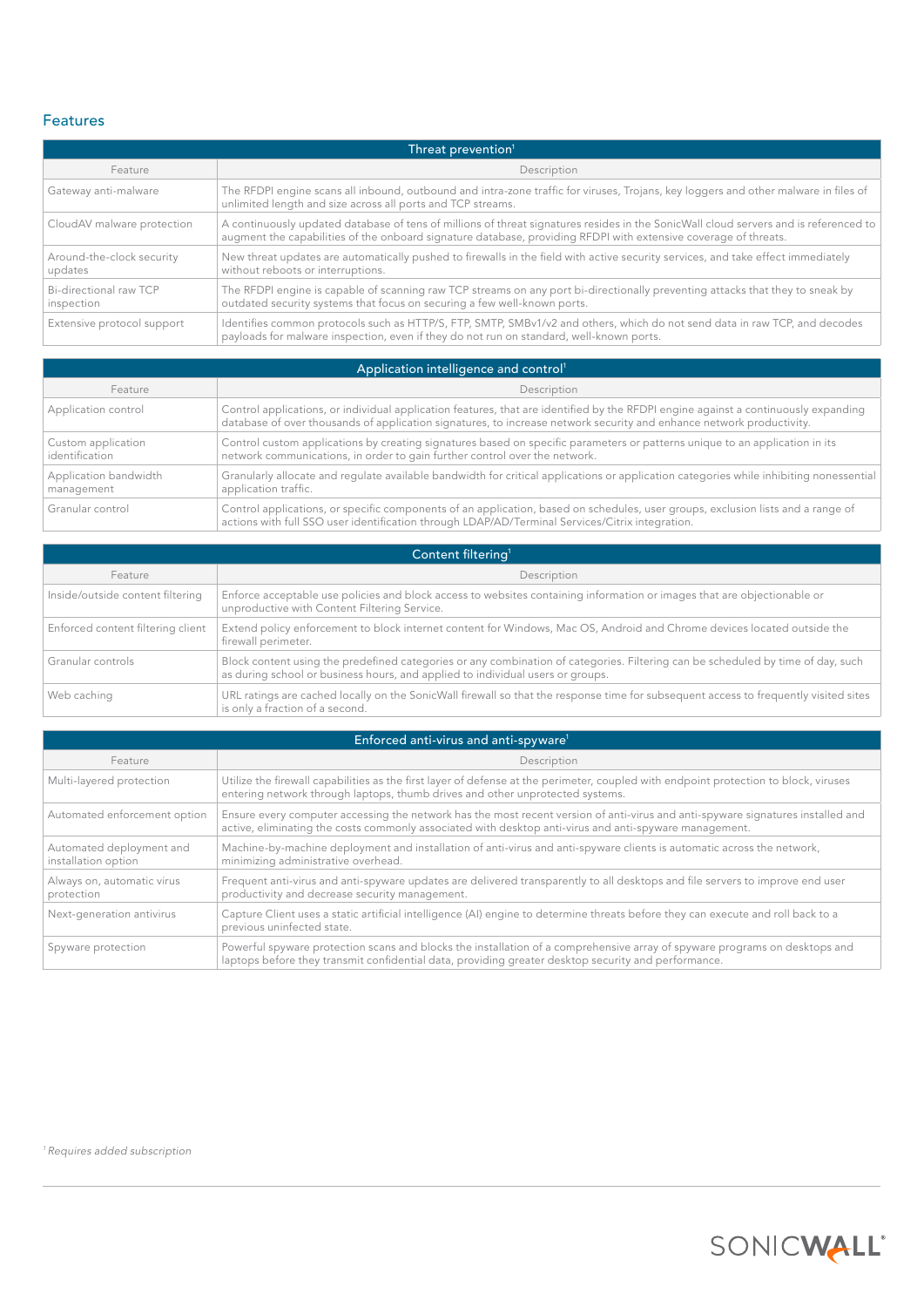#### Firewall

- Stateful packet inspection
- Reassembly-Free Deep Packet Inspection
- DDoS attack protection (UDP/ICMP/SYN flood)
- IPv4/IPv6 support
- Biometric authentication for remote access
- DNS proxy
- REST APIs

#### SSL/SSH decryption and inspection<sup>2</sup>

- Deep packet inspection for TLS/SSL/SSH
- Inclusion/exclusion of objects, groups or hostnames
- SSL Control

#### Capture advanced threat protection<sup>2</sup>

- Cloud-based multi-engine analysis
- Virtualized sandboxing
- Hypervisor level analysis
- Full system emulation
- Broad file type examination
- Automated and manual submission
- Real-time threat intelligence updates
- Block until verdict
- Capture Client

#### Intrusion prevention<sup>2</sup>

- Signature-based scanning
- Automatic signature updates
- Bi-directional inspection engine
- Granular IPS rule set
- GeoIP enforcement
- Botnet filtering with dynamic list
- Regular expression matching

#### Anti-malware<sup>2</sup>

- Stream-based malware scanning
- Gateway anti-virus
- Gateway anti-spyware
- Bi-directional inspection
- No file size limitation
- Cloud malware database

*1 Not supported on SuperMassive 9800 2 Requires added subscription*

## Feature summary

### Application identification<sup>2</sup>

- Application control
- Application traffic visualization • Application component blocking
- Application bandwidth management
- Custom application signature creation
- Data leakage prevention
- Application reporting over NetFlow/IPFIX
- User activity tracking (SSO)
- Comprehensive application signature database

#### Web content filtering<sup>2</sup>

- URL filtering
- Proxy avoidance
- Keyword blocking
- HTTP header insertion
- Bandwidth manage CFS categories
- Unified policy model with app control
- Content Filtering Client

#### VPN

- Auto-provision VPN
- IPSec VPN for site-to-site connectivity
- SSL VPN and IPSEC client remote access
- Redundant VPN gateway
- Mobile Connect for iOS, Mac OS X, Windows, Chrome, Android and Kindle Fire
- Route-based VPN (OSPF, RIP, BGP)

#### Networking

- Dynamic LAG using LACP
- PortShield
- Jumbo frames
- Path MTU discovery
- Enhanced logging
- VLAN trunking
- Port mirroring
- Layer-2 QoS
- Port security
- Dynamic routing (RIP/OSPF/BGP)
- SonicWall wireless controller<sup>1</sup>
- Policy-based routing (ToS/metric and ECMP)
- NAT
- DHCP server
- Bandwidth management
- Link aggregation (static and dynamic)
- Port redundancy
- A/P high availability with state sync
- A/A clustering
- Inbound/outbound load balancing
- L2 bridge, wire/virtual wire mode, tap mode, NAT mode
- 3G/4G WAN failover (not on SuperMassive 9800)
- Asymmetric routing
- Common Access Card (CAC) support

#### Wireless

- WIDS/WIPS
- RF spectrum analysis
- Rogue AP prevention
- Fast roaming (802.11k/r/v)
- Floor plan view/Topology view
- Band steering
- **Beamforming**
- AirTime fairness
- MiFi extender
- Guest cyclic quota
- LHM guest portal

• Granular QoS control • Bandwidth management • DPI for VoIP traffic

Management and monitoring

• Netflow/IPFix exporting

management<sup>1</sup>

• H.323 gatekeeper and SIP proxy support

• GMS, Web, UI, CLI, REST APIs, SNMPv2/

• Cloud-based configuration backup • BlueCoat Security Analytics Platform • SonicWall access point management • Dell N-Series and X-Series switch

SONICWALL®

#### VoIP

v3 • Logging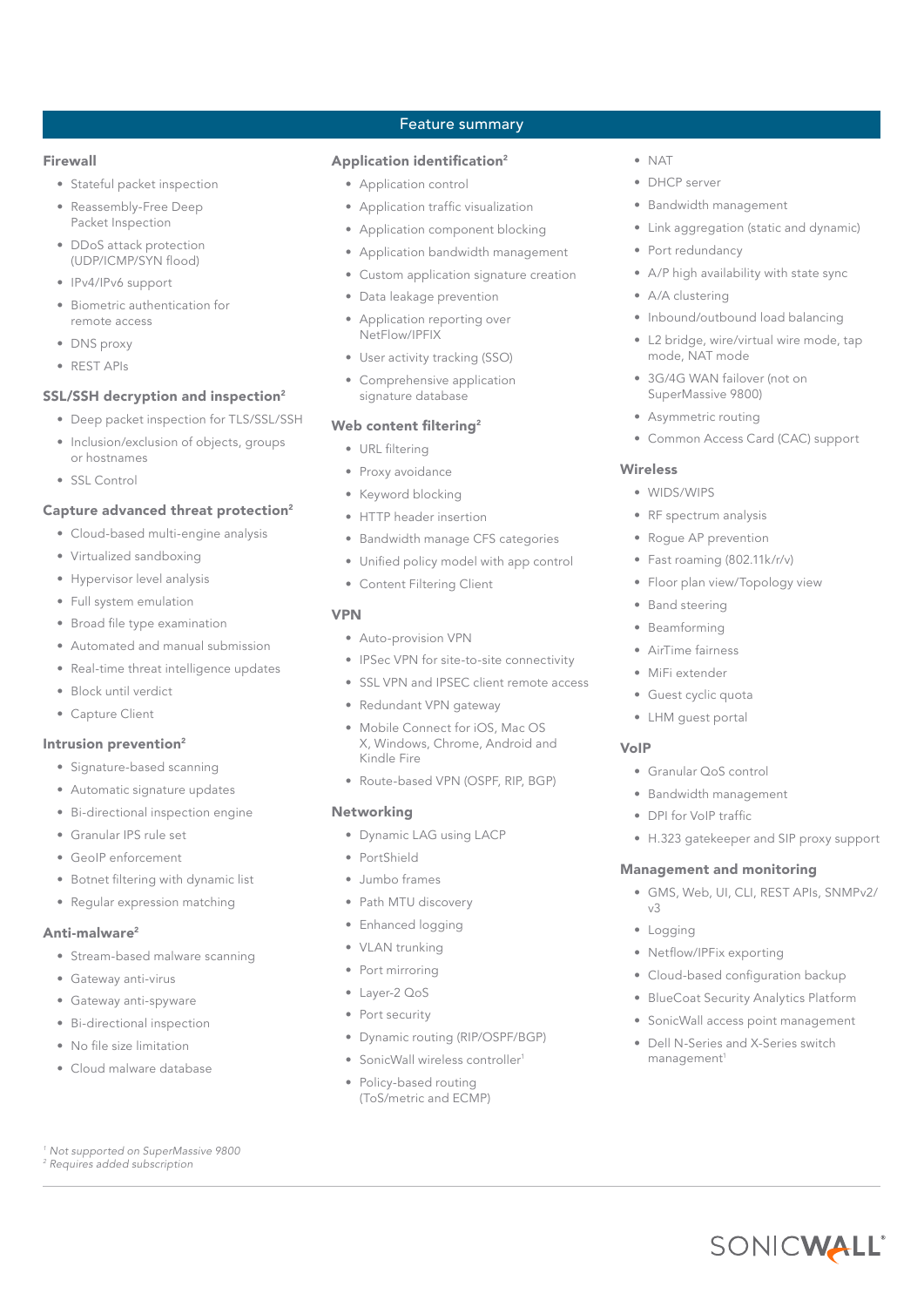## SuperMassive 9000 Series system specifications

| <b>Firewall General</b>                                   | 9200                                                                                                                                                                                                                                                                    | 9400                                                                             | 9600                                                                                     | 9800                                                                |  |
|-----------------------------------------------------------|-------------------------------------------------------------------------------------------------------------------------------------------------------------------------------------------------------------------------------------------------------------------------|----------------------------------------------------------------------------------|------------------------------------------------------------------------------------------|---------------------------------------------------------------------|--|
| Operating system                                          | SonicOS                                                                                                                                                                                                                                                                 |                                                                                  |                                                                                          |                                                                     |  |
| Security processing cores                                 | 24                                                                                                                                                                                                                                                                      |                                                                                  | 32                                                                                       | 64                                                                  |  |
| Interfaces                                                | 4x10GbE SFP+, 8x1GbE SFP, 8x1GbE, 1GbE Management, 1 Console                                                                                                                                                                                                            |                                                                                  |                                                                                          | 4x10GbE SFP+, 12x1GbE SFP,<br>8x1GbE, 1GbE Management, 1<br>Console |  |
| Memory (RAM)                                              | 8 GB                                                                                                                                                                                                                                                                    | 16 GB                                                                            | 32 GB                                                                                    | 64 GB                                                               |  |
| Storage                                                   |                                                                                                                                                                                                                                                                         | Flash                                                                            |                                                                                          | 2x 80GB SSD, Flash                                                  |  |
| Expansion                                                 |                                                                                                                                                                                                                                                                         |                                                                                  | 1 expansion slot (rear)*, SD card*                                                       |                                                                     |  |
| Management                                                | CLI, SSH, GUI, GMS                                                                                                                                                                                                                                                      |                                                                                  |                                                                                          |                                                                     |  |
| SSO users                                                 | 80,000                                                                                                                                                                                                                                                                  | 90,000                                                                           | 100,000                                                                                  | 110,000                                                             |  |
| Maximum access points supported                           |                                                                                                                                                                                                                                                                         | 128                                                                              |                                                                                          |                                                                     |  |
| Logging                                                   | Analyzer, Local Log, Syslog                                                                                                                                                                                                                                             |                                                                                  |                                                                                          |                                                                     |  |
| High availability                                         | Active/Passive with State Sync, Active/Active DPI with State Sync                                                                                                                                                                                                       |                                                                                  |                                                                                          |                                                                     |  |
| Firewall/VPN Performance                                  | 9200                                                                                                                                                                                                                                                                    | 9400                                                                             | 9600                                                                                     | 9800                                                                |  |
| Firewall Inspection throughput1                           | 15 Gbps                                                                                                                                                                                                                                                                 | 20 Gbps                                                                          | 20 Gbps                                                                                  | 31.8 Gbps                                                           |  |
| Threat Prevention throughput <sup>2</sup>                 | 3 Gbps                                                                                                                                                                                                                                                                  | 4.4 Gbps                                                                         | 4.5 Gbps                                                                                 | 10.5 Gbps                                                           |  |
| Application Inspection throughput <sup>2</sup>            | 5 Gbps                                                                                                                                                                                                                                                                  | 10 Gbps                                                                          | 11.5 Gbps                                                                                | 23 Gbps                                                             |  |
| IPS throughput <sup>2</sup>                               | 5 Gbps                                                                                                                                                                                                                                                                  | 10 Gbps                                                                          | 11.5 Gbps                                                                                | 21.3 Gbps                                                           |  |
| Anti-Malware Inspection throughput <sup>1</sup>           | 3.5 Gbps                                                                                                                                                                                                                                                                | 4.5 Gbps                                                                         | 5.0 Gbps                                                                                 | 11 Gbps                                                             |  |
| IMIX throughput                                           | 4.4 Gbps                                                                                                                                                                                                                                                                | 5.5 Gbps                                                                         | 5.5 Gbps                                                                                 | 7.3 Gbps                                                            |  |
| SSL inspection and decryption throughput<br>$(DPI SSL)^2$ | 1.0 Gbps                                                                                                                                                                                                                                                                | 2.0 Gbps                                                                         | 2.0 Gbps                                                                                 | 3.5 Gbps                                                            |  |
| VPN throughput <sup>3</sup>                               | 5 Gbps                                                                                                                                                                                                                                                                  | 10 Gbps                                                                          | 11.5 Gbps                                                                                | 14.3 Gbps                                                           |  |
| Connections per second                                    | 100,000/sec                                                                                                                                                                                                                                                             | 130,000/sec                                                                      | 130,000/sec                                                                              | 229,000/sec                                                         |  |
| Maximum connections (SPI)                                 | 5.0M                                                                                                                                                                                                                                                                    | 7.5M                                                                             | 10.0M                                                                                    | 20.0M                                                               |  |
| Maximum connections (DPI)                                 | 1.5M                                                                                                                                                                                                                                                                    | 1.5M                                                                             | 2.0M                                                                                     | 8.0M                                                                |  |
| DPI SSL connections <sup>6</sup> (Maximum)                | 8,000 (15,500 <sup>6</sup> )                                                                                                                                                                                                                                            | 10,000 (17,500 <sup>6</sup> )                                                    | 12,000 (22,500 <sup>6</sup> )                                                            | 400,000                                                             |  |
| <b>VPN</b>                                                | 9200                                                                                                                                                                                                                                                                    | 9400                                                                             | 9600                                                                                     | 9800                                                                |  |
| Site-to-Site VPN Tunnels                                  |                                                                                                                                                                                                                                                                         | 10,000                                                                           |                                                                                          | 25,000                                                              |  |
| IPSec VPN clients (Maximum)                               | 2,000(4,000)                                                                                                                                                                                                                                                            | 2,000(6,000)                                                                     |                                                                                          | 2,000(10,000)                                                       |  |
| SSL VPN NetExtender clients (Maximum)                     | 2(3,000)                                                                                                                                                                                                                                                                | 2(3,000)                                                                         | 50 (3,000)                                                                               | 50 (3,000)                                                          |  |
| Encryption/authentication                                 |                                                                                                                                                                                                                                                                         | DES, 3DES, AES (128, 192, 256-bit)/MD5, SHA-1, Suite B, Common Access Card (CAC) |                                                                                          |                                                                     |  |
| Key exchange                                              | Diffie Hellman Groups 1, 2, 5, 14v                                                                                                                                                                                                                                      |                                                                                  |                                                                                          |                                                                     |  |
| Route-based VPN                                           | RIP, OSPF                                                                                                                                                                                                                                                               |                                                                                  |                                                                                          |                                                                     |  |
| Networking                                                | 9200                                                                                                                                                                                                                                                                    | 9400                                                                             | 9600                                                                                     | 9800                                                                |  |
| IP address assignment                                     |                                                                                                                                                                                                                                                                         |                                                                                  | Static, DHCP, PPPoE, L2TP and PPTP client, internal DHCP server, DHCP relay <sup>4</sup> |                                                                     |  |
| NAT modes                                                 |                                                                                                                                                                                                                                                                         |                                                                                  | 1:1, many:1, 1:many, flexible NAT (overlapping IPs), PAT, transparent mode               |                                                                     |  |
| <b>VLAN</b> interfaces                                    |                                                                                                                                                                                                                                                                         |                                                                                  | 512                                                                                      |                                                                     |  |
| Routing protocols                                         | BGP, OSPF, RIPv1/v2, static routes, policy-based routing, multicast                                                                                                                                                                                                     |                                                                                  |                                                                                          |                                                                     |  |
| QoS                                                       | Bandwidth priority, max bandwidth, guaranteed bandwidth, DSCP marking, 802.1p                                                                                                                                                                                           |                                                                                  |                                                                                          |                                                                     |  |
| Authentication                                            | LDAP (multi-domains), XAUTH/RADIUS, SSO, Novell, internal user database, Terminal Services <sup>5</sup> , Citrix <sup>5</sup>                                                                                                                                           |                                                                                  |                                                                                          |                                                                     |  |
| VolP                                                      | Full H323-v1-5, SIP                                                                                                                                                                                                                                                     |                                                                                  |                                                                                          |                                                                     |  |
| Standards<br>Certifications                               | TCP/IP, ICMP, HTTP, HTTPS, IPSec, ISAKMP/IKE, SNMP, DHCP, PPPoE, L2TP, PPTP, RADIUS, IEEE 802.3<br>UC APL <sup>4</sup> , ICSA Enterprise Firewall, IPV6 Phase 2, VPNC, VPAT, FIPS 140-2 <sup>4</sup> , Common Criteria NDPP <sup>4</sup> , ICSA Anti-Virus <sup>4</sup> |                                                                                  |                                                                                          |                                                                     |  |
| Hardware                                                  | 9200                                                                                                                                                                                                                                                                    | 9400                                                                             | 9600                                                                                     | 9800                                                                |  |
|                                                           |                                                                                                                                                                                                                                                                         |                                                                                  |                                                                                          | Dual-redundant, hot-swappable,                                      |  |
| Power supply                                              |                                                                                                                                                                                                                                                                         | Dual, redundant, hot-swappable, 300 W                                            |                                                                                          | 500 W                                                               |  |
| Fans                                                      |                                                                                                                                                                                                                                                                         |                                                                                  | Dual-redundant, hot-swappable                                                            |                                                                     |  |
| Display                                                   | Front LED display                                                                                                                                                                                                                                                       |                                                                                  |                                                                                          |                                                                     |  |
| Input power                                               | 100-240 VAC, 50-60 Hz                                                                                                                                                                                                                                                   |                                                                                  |                                                                                          |                                                                     |  |
| Maximum power consumption (W)                             |                                                                                                                                                                                                                                                                         | 200                                                                              |                                                                                          | 350                                                                 |  |
| MTBF @25°C in hours                                       | 188,719                                                                                                                                                                                                                                                                 | 187,702                                                                          | 186,451                                                                                  | 126,144                                                             |  |
| MTBF @25°C in years                                       | 21.53                                                                                                                                                                                                                                                                   | 21.43                                                                            | 21.28                                                                                    | 14.40                                                               |  |
| Form factor                                               |                                                                                                                                                                                                                                                                         | 1U rack-mountable                                                                |                                                                                          | 2U rack-mountable                                                   |  |
| Dimensions                                                | 17x19.1x1.75 in (43.3x48.5x4.5 cm)<br>17x24x3.5 in (9x60x43 cm)                                                                                                                                                                                                         |                                                                                  |                                                                                          |                                                                     |  |
| Weight                                                    |                                                                                                                                                                                                                                                                         | 18.1 lb (8.2 kg)                                                                 |                                                                                          | 40.5 lb (18.38 kg)                                                  |  |
| WEEE weight                                               | 23 lb (10.4 kg)<br>49.5 lb (22.4 kg)                                                                                                                                                                                                                                    |                                                                                  |                                                                                          |                                                                     |  |
| Shipping weight                                           | 29.3 lb (13.3 kg)<br>65 lb (29.64 kg)                                                                                                                                                                                                                                   |                                                                                  |                                                                                          |                                                                     |  |
| Major regulatory                                          | FCC Class A, CE (EMC, LVD, RoHS), C-Tick, VCCI Class A, MSIP/KCC Class A, UL, cUL, TUV/GS, CB, Mexico CoC by UL, WEEE, REACH, ANATEL, BSMI, CU                                                                                                                          |                                                                                  |                                                                                          |                                                                     |  |
| Environment                                               | 15-40 deg C                                                                                                                                                                                                                                                             |                                                                                  |                                                                                          |                                                                     |  |
| Humidity                                                  | 10-90% non-condensing                                                                                                                                                                                                                                                   |                                                                                  |                                                                                          |                                                                     |  |

<sup>1</sup>Testing Methodologies: Maximum performance based on RFC 2544 (for firewall). Actual performance may vary depending on network conditions<br>and activated services.<sup>2</sup> Threat Prevention/Gateway AV/Anti-Spyware/IPS throughut *subject to change.* 

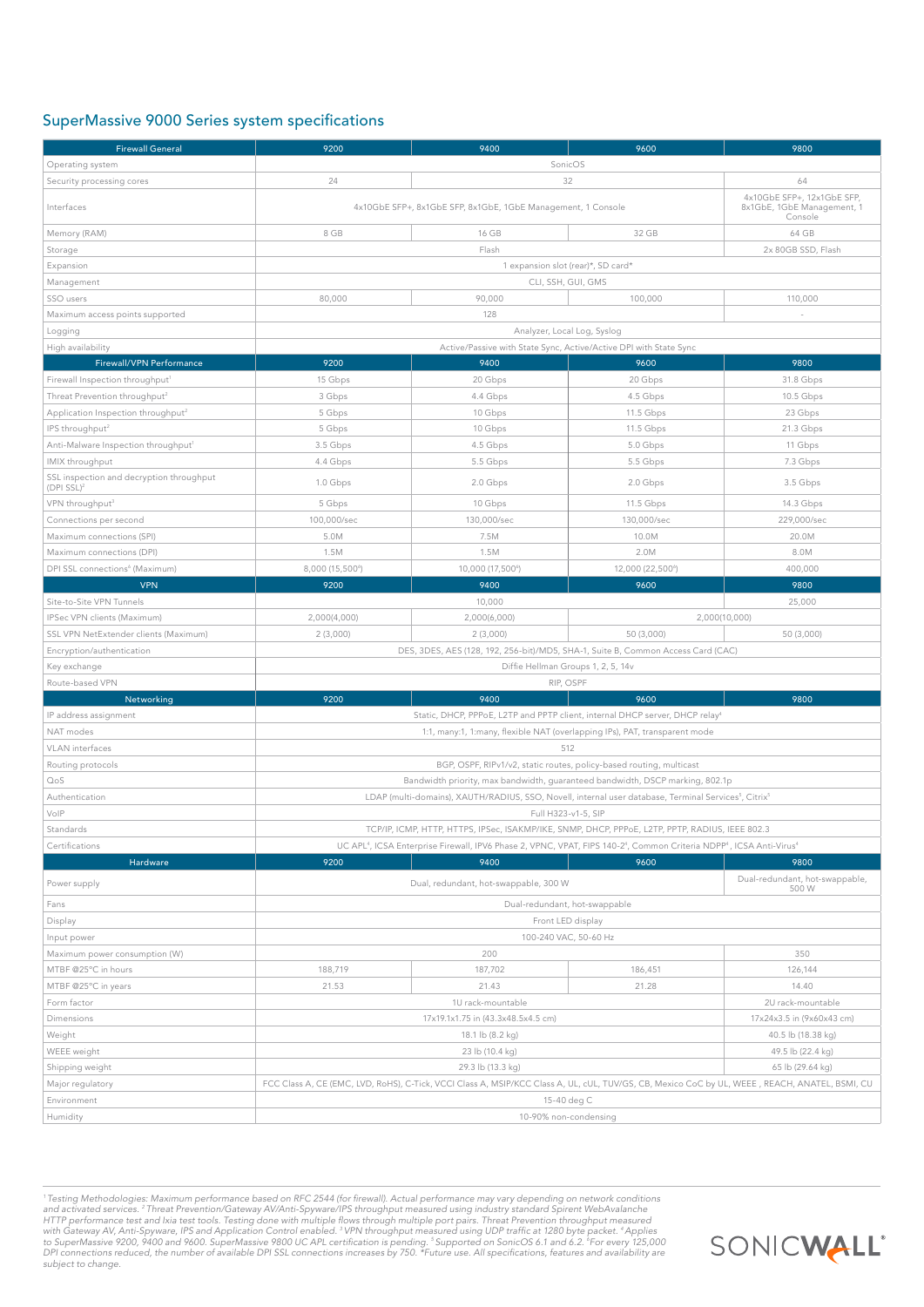# SuperMassive 9000 Series ordering information

| Product                                                                                                                                            | <b>SKU</b>                 |  |  |
|----------------------------------------------------------------------------------------------------------------------------------------------------|----------------------------|--|--|
| SuperMassive 9800 Total Secure Advance Edition (1-year)                                                                                            | 01-SSC-0312                |  |  |
| SuperMassive 9600 Total Secure Advance Edition (3-year)                                                                                            | 02-SSC-0410                |  |  |
| SuperMassive 9400 Total Secure Advance Edition (3-year)                                                                                            |                            |  |  |
| SuperMassive 9200 Total Secure Advance Edition (3-year)                                                                                            |                            |  |  |
| SuperMassive 9200 support and security subscriptions                                                                                               | <b>SKU</b>                 |  |  |
| Advanced Gateway Security Suite – Capture ATP, Threat Prevention, Content Filtering and 24x7 Support for SuperMassive 9200 (1-year)                | 01-SSC-1570                |  |  |
| Capture Advanced Threat Protection for SuperMassive 9200 (1-year)                                                                                  | 01-SSC-1575                |  |  |
| Comprehensive Gateway Security Suite: Application Intelligence, Threat Prevention, Content Filtering with Support for 9200 (1-year)                | 01-SSC-4172                |  |  |
| Intrusion Prevention, Anti-Malware, CloudAV, Application Intelligence, Control and Visualization for SuperMassive 9200 (1-year)                    | 01-SSC-4202                |  |  |
| Content Filtering Premium Business Edition for 9200 (1-year)                                                                                       | 01-SSC-4184                |  |  |
| Platinum Support for the SuperMassive 9200 (1-year)                                                                                                | 01-SSC-4178                |  |  |
| SuperMassive 9400 support and security subscriptions                                                                                               | <b>SKU</b>                 |  |  |
| Advanced Gateway Security Suite – Capture ATP, Threat Prevention, Content Filtering and 24x7 Support for SuperMassive 9400 (1-year)                | 01-SSC-1580                |  |  |
| Capture Advanced Threat Protection for SuperMassive 9400 (1-year)                                                                                  | 01-SSC-1585                |  |  |
| Comprehensive Gateway Security Suite: Application Intelligence, Threat Prevention, Content Filtering with Support for 9400 (1-year)                | 01-SSC-4136                |  |  |
| Intrusion Prevention, Anti-Malware, CloudAV, Application Intelligence, Control and Visualization for SuperMassive 9400 (1-year)                    | 01-SSC-4166                |  |  |
| Content Filtering Premium Business Edition for 9400 (1-year)                                                                                       | 01-SSC-4148                |  |  |
| Platinum Support for the SuperMassive 9400 (1-year)                                                                                                | 01-SSC-4142                |  |  |
| SuperMassive 9600 support and security subscriptions                                                                                               | <b>SKU</b>                 |  |  |
| Advanced Gateway Security Suite – Capture ATP, Threat Prevention, Content Filtering and 24x7 Support for SuperMassive 9600 (1-year)                | 01-SSC-1590                |  |  |
| Capture Advanced Threat Protection for SuperMassive 9600 (1-year)                                                                                  | 01-SSC-1595                |  |  |
| Comprehensive Gateway Security Suite: Application Intelligence, Threat Prevention, Content Filtering with Support for 9600 (1-year)                | 01-SSC-4100                |  |  |
| Intrusion Prevention, Anti-Malware, CloudAV, Application Intelligence, Control and Visualization for SuperMassive 9600 (1-year)                    | 01-SSC-4130                |  |  |
| Content Filtering Premium Business Edition for 9600 (1-year)                                                                                       | 01-SSC-4112                |  |  |
| Platinum Support for the SuperMassive 9600 (1-year)                                                                                                | 01-SSC-4106                |  |  |
| SuperMassive 9800 support and security subscriptions                                                                                               | <b>SKU</b>                 |  |  |
| Advanced Gateway Security Suite: Capture ATP, Threat Prevention, Content Filtering and 24x7 Support for SuperMassive 9800 (1-year)                 | 01-SSC-1183                |  |  |
| Capture Advanced Threat Protection for SuperMassive 9800 (1-year)                                                                                  | 01-SSC-1188                |  |  |
| Comprehensive Gateway Security Suite: Application Intelligence, Threat Prevention, Content Filtering with Support for 9800 (1-year)                | 01-SSC-0809                |  |  |
| Intrusion Prevention, Anti-Malware, CloudAV, Application Intelligence, Control and Visualization for SuperMassive 9800 (1-year)                    | 01-SSC-0827                |  |  |
| Content Filtering Premium Business Edition for 9800 (1-year)                                                                                       | 01-SSC-0821                |  |  |
| Gold 24x7 Support for the SuperMassive 9800 (1-year)                                                                                               | 01-SSC-0815                |  |  |
| Modules and accessories*                                                                                                                           | <b>SKU</b>                 |  |  |
| SonicWall SuperMassive 9800 Series system fan FRU                                                                                                  | 01-SSC-0204                |  |  |
| SonicWall SuperMassive 9800 Series power supply AC FRU                                                                                             | 01-SSC-0203                |  |  |
| SonicWall SuperMassive 9000 Series system fan FRU                                                                                                  | 01-SSC-3876                |  |  |
| SonicWall SuperMassive 9000 Series power supply AC FRU                                                                                             | 01-SSC-3874                |  |  |
| 10GBASE-SR SFP+ Short Reach Module                                                                                                                 | 01-SSC-9785                |  |  |
| 10GBASE-LR SFP+ Long Reach Module                                                                                                                  | 01-SSC-9786                |  |  |
| 1000BASE-SX SFP Short Haul Module                                                                                                                  | 01-SSC-9789                |  |  |
| 1000BASE-LX SFP Long Haul Module                                                                                                                   | 01-SSC-9790                |  |  |
| 1000BASE-T SFP Copper Module                                                                                                                       | 01-SSC-9791                |  |  |
| Management and reporting                                                                                                                           | <b>SKU</b>                 |  |  |
| SonicWall GMS 10-node software license                                                                                                             | 01-SSC-3363                |  |  |
| SonicWall GMS E-Class 24x7 Software Support for 10 nodes (1-year)                                                                                  | 01-SSC-6514<br>01-SSC-3443 |  |  |
| SonicWall Scrutinizer virtual appliance with Flow Analytics Module software license for up to 5 nodes (includes one year of 24x7 Software Support) |                            |  |  |
| SonicWall Scrutinizer with Flow Analytics Module software license for up to 5 nodes (includes one year of 24x7 Software Support)                   |                            |  |  |
| SonicWall Scrutinizer Advanced Reporting Module software license for up to 5 nodes (includes one year of 24x7 Software Support)                    |                            |  |  |

\*Please consult with a SonicWall SE for a complete list of supported SFP and SFP+ modules.